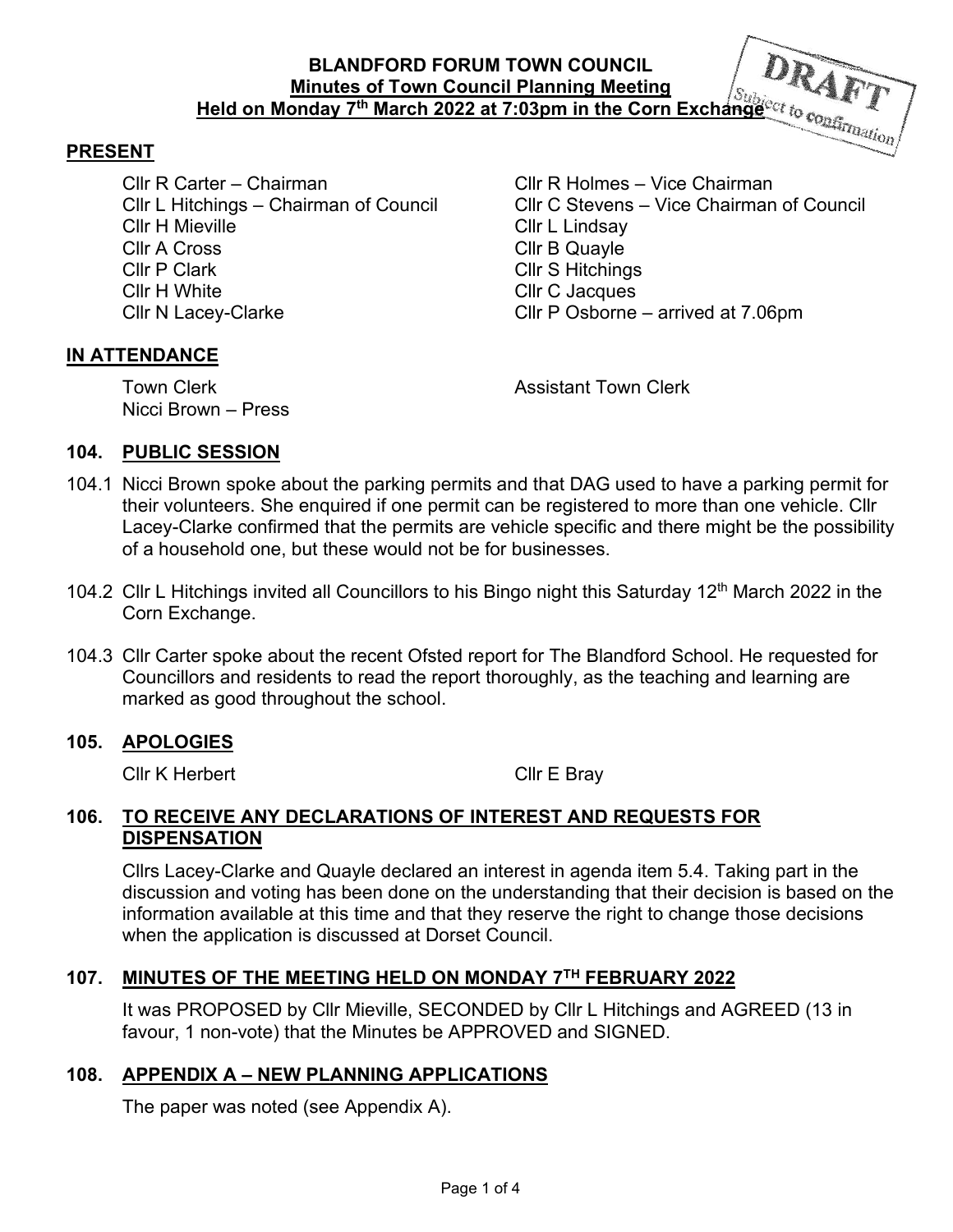### **108. APPENDIX A – NEW PLANNING APPLICATIONS (CONT.)**

108.1 P/LBC/2021/04110-4<sup>th</sup> February 2022 - Bjorn Construction Ltd - Sapling Cottage East Street – Repair of existing brick, flint and stone boundary wall

It was PROPOSED by Cllr N Lacey-Clarke, SECONDED by Cllr Stevens and AGREED unanimously that

**The Town Council has no objections to the application as it is an improvement. The application is fully supported by the NPPF, the B+NP policy B11 and the NDDC Local Plan 2016 policy 24 Design.** 

**ACTION: TOWN CLERK** 

108.2 P/HOU/2022/00739-8<sup>th</sup> February 2022 - Mr B Palmer - Cranleigh Cottage St Leonards Avenue – Erect ground floor extension, (demolish existing porch). Erect new sun room, (demolish existing sun room).

It was PROPOSED by Cllr Jacques, SECONDED by Cllr Holmes and AGREED unanimously that

**The Town Council has no objections to the application as there is no impact on neighbouring amenities and the application is in keeping with B+NP policy B11.** 

**ACTION: TOWN CLERK** 

108.3 P/HOU/2021/05760– 15th February 2022 – Mr P Grenville-Hunt – 63 Salisbury Road - Removal of existing single garage. Erect double car port

It was PROPOSED by Cllr L Hitchings, SECONDED by Cllr Clark and AGREED unanimously that

**The Town Council has no objections to the application as it enhances the area, there is no impact on neighbouring amenities and the application is in compliance with B+NP policy B11 and NDDC Local Plan 2016 policy 24 Design.** 

## **ACTION: TOWN CLERK**

108.4 P/DCC/2021/01597-17<sup>th</sup> February 2022 - Dorset Council - Land south-east of Sunrise Business Park and north of the A350 Blandford Bypass – Development of a waste management centre for the bulking and transfer of waste and recyclables, comprising a covered waste transfer station, with waste storage, sprinkler rank and pump house, and a split-level household recycling centre with vehicle unloading bays and a partially covered central yard, a dedicated 're-use centre', WEEE storage building, office building, staff parking area, weighbridge and associated landscaping. Formation of new access from A350.

It was PROPOSED by Cllr Carter, SECONDED by Cllr L Hitchings and AGREED (13 in favour, 1 non-vote) that

**The Town Council reiterates its support for the location of the Waste Transfer site and is satisfied that all precautionary measures planned to be enacted will ensure that the safety of ground water supplies from the underlying aquifer remain safe for public use.** 

**ACTION: TOWN CLERK**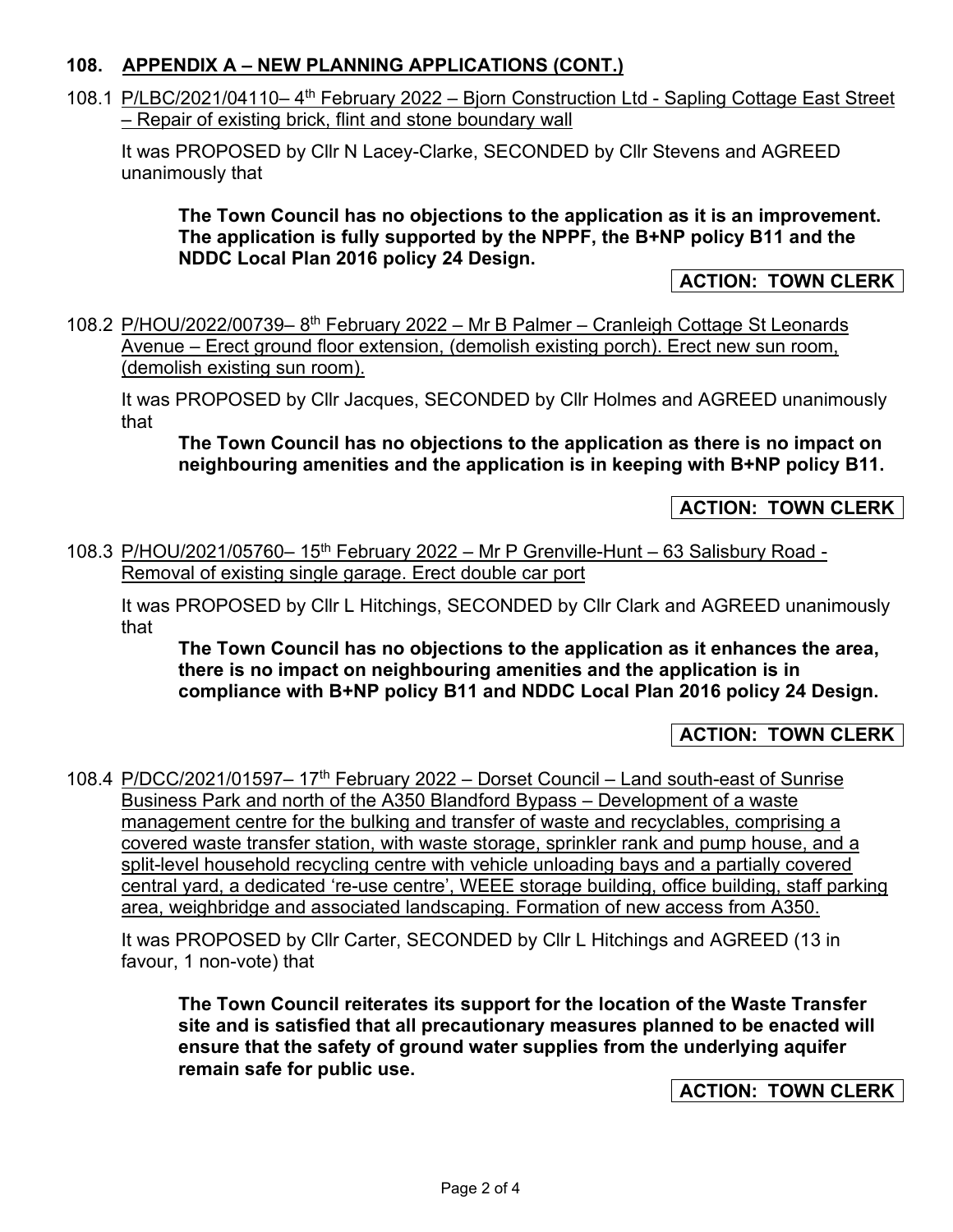# **108. APPENDIX A – NEW PLANNING APPLICATIONS (CONT.)**

108.5 P/LBC/2022/00960– 28th February 2022 – Mr J Dickson – 24 Orchard Street – Planning and Listed Building Applications for the replacement of a window with a door, replacement of a door with a window and internal alterations

It was PROPOSED by Cllr Mieville, SECONDED by Cllr Cross and AGREED unanimously that

**The Town Council has no objections to the application as it is an improvement to the area and the dwelling itself.** 

**ACTION: TOWN CLERK** 

## **109. APPENDIX B – DORSET COUNCIL DECISIONS ON PLANNING APPLICATIONS AND APPLICATIONS AWAITING DECISIONS**

The paper was displayed (see Appendix B).

Cllr Quayle confirmed that so far, no discussions have been held between Dorset Council and the developer for the planned TIC site. He is hoping that further plans will be brought to the Town Council once discussions have been held.

## **110. SITE VISITS/DORSET COUNCIL PLANNING MEETINGS**

The Assistant Town Clerk reported that the next Northern Area Planning Meeting is being held on 15<sup>th</sup> March 2022. There are no items pertaining to Blandford Forum on the agenda.

## **111. CLERK'S REPORT AND CORRESPONDENCE**

- 111.1 Yetminster and Ryme Intrinseca NP The Yetminster and Ryme Intrinseca Neighbourhood Plan referendum was held on Tuesday 22<sup>nd</sup> February 2022. Democratic Services have confirmed that the referendum was positive. Now that the referendum result has been announced the plan has full weight in decision making prior to the formal making process. The plan is due to be considered by Cabinet on the 5<sup>th</sup> April 2022.
- 111.2 Charmouth Neighbourhood Plan The Charmouth Neighbourhood Plan was considered on 1<sup>st</sup> March 2022 at Dorset Council Cabinet where a decision was reached to make the Charmouth Neighbourhood Plan part of the statutory development plan for the Charmouth Neighbourhood Area.

## **112. TO CONSIDER RESPONDING TO THE DRAFT RECOMMENDATIONS FOR THE COMMUNITY GOVERNANCE REVIEW SET OUT BY THE DORSET COUNCIL**

It was PROPOSED by Cllr Carter, SECONDED by Cllr Mieville and AGREED (10 in favour, 4 abstentions) that

**The Town Council forms a Working Group to look at the proposals, consisting of Cllrs Carter, White, Stevens, Holmes and Mieville. The response will include a request that both Parish and Dorset Council boundary changes are looked at together. The proposal will be brought back to the next Planning meeting on 4th April 2022.** 

**ACTION: TOWN CLERK** 

A Doodle Poll will be sent to Councillors to arrange a meeting.

Cllr Lindsay left the meeting at 8.11pm